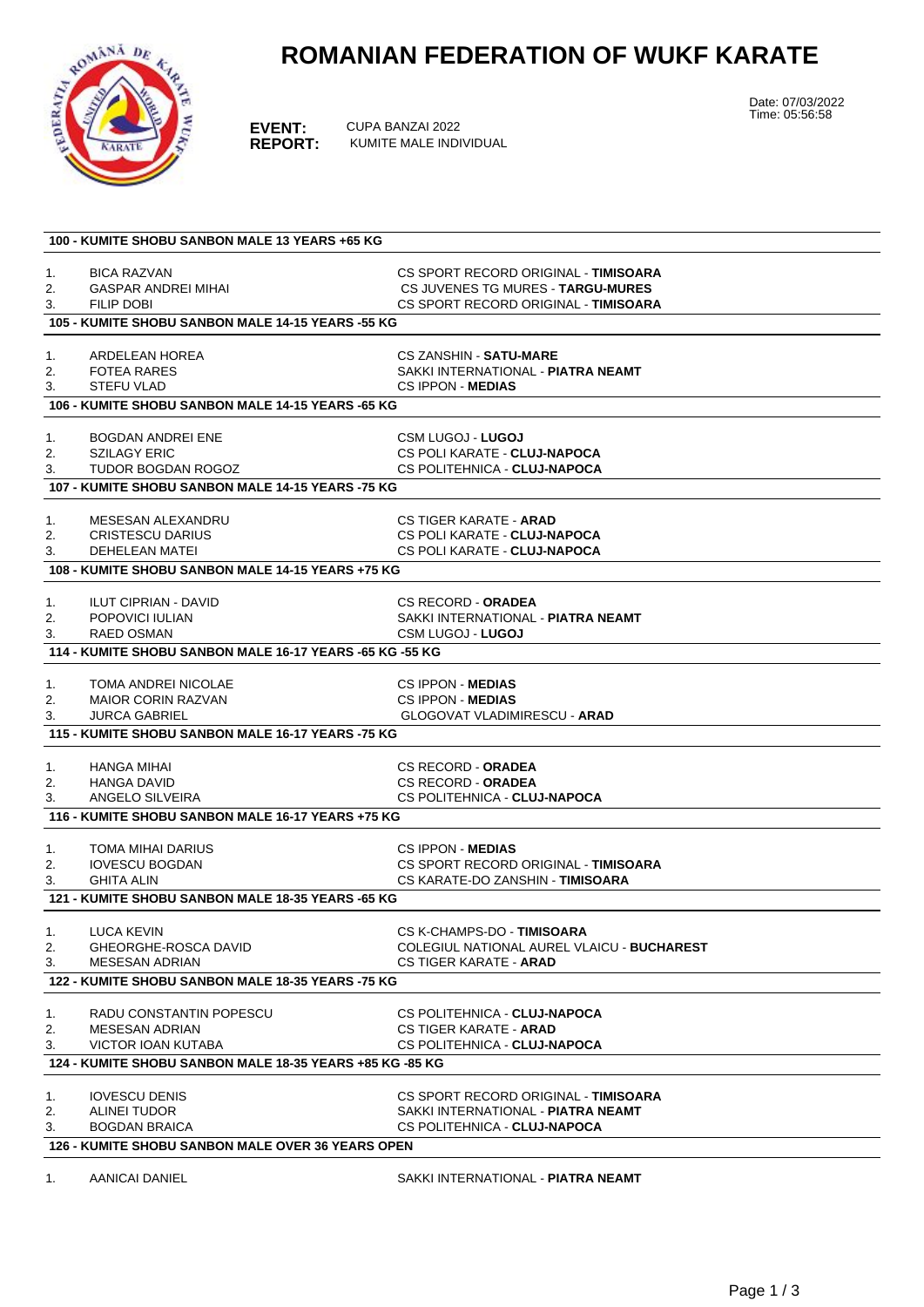## **ROMANIAN FEDERATION OF WUKF KARATE**



**EVENT:** CUPA BANZAI 2022<br>**REPORT:** KUMITE MALE INDI **REPORT:** KUMITE MALE INDIVIDUAL Date: 07/03/2022 Time: 05:56:58

|          | 129 - KUMITE SHOBU IPPON MALE 13 ANI -165 CM                |                                                         |
|----------|-------------------------------------------------------------|---------------------------------------------------------|
| 1.       | <b>MITITEAN LUCA</b>                                        | PALATUL COPIILOR - CLUJ NAPOCA - CLUJ-NAPOCA            |
| 2.       | <b>ARTUR ALBERT</b>                                         | PALATUL COPIILOR - CLUJ NAPOCA - CLUJ-NAPOCA            |
|          | 134 - KUMITE SHOBU IPPON MALE 16-17 ANI OPEN 14-15 ANI OPEN |                                                         |
|          |                                                             |                                                         |
| 1.       | TREBEA ANDREI                                               | CS HAYASHI ACTIV - <b>FLORESTI</b>                      |
| 2.       | <b>DENIS DUMITREAN</b>                                      | PALATUL COPIILOR - CLUJ NAPOCA - CLUJ-NAPOCA            |
| 3.       | <b>VESCAN CATALIN</b>                                       | PALATUL COPIILOR - CLUJ NAPOCA - CLUJ-NAPOCA            |
|          | 138 - KIHON MALE -7 YEARS 9 KYU                             |                                                         |
|          | ROBERT BREBU                                                | CS SPORT RECORD ORIGINAL - TIMISOARA                    |
| 1.<br>2. | <b>BRANUTIU AYAN</b>                                        | CS COBRA ARTE MARTIALE - ARAD                           |
| 3.       | <b>BOCIORT ALBERT</b>                                       | CS COBRA ARTE MARTIALE - ARAD                           |
|          | 140 - KIHON MALE 7 YEARS 9 KYU                              |                                                         |
|          |                                                             |                                                         |
| 1.       | ROBERT SAVU                                                 | CS SAMURAI - <b>TURDA</b>                               |
| 2.       | NISTOR PAUL - SEBASTIAN                                     | <b>CS RECORD - ORADEA</b>                               |
| 3.       | <b>MARIAN VLAD</b>                                          | CS COBRA ARTE MARTIALE - ARAD                           |
|          | <b>142 - KIHON MALE 8 YEARS 9 KYU</b>                       |                                                         |
| 1.       | <b>MACRA VASILIE</b>                                        | PALATUL COPIILOR - CLUJ NAPOCA - CLUJ-NAPOCA            |
| 2.       | DAVID MARGINEAN                                             | PALATUL COPIILOR - CLUJ NAPOCA - CLUJ-NAPOCA            |
| 3.       | DAVID CARACIUC                                              | CS SPORT RECORD ORIGINAL - TIMISOARA                    |
|          | <b>144 - KIHON MALE 9 YEARS 9 KYU</b>                       |                                                         |
|          |                                                             |                                                         |
| 1.       | <b>SEPETEAN DARIUS</b>                                      | CS TIGER KARATE - ARAD                                  |
| 2.       | TOMA SAMUEL -CHRISTIAN                                      | <b>CS RECORD - ORADEA</b>                               |
| 3.       | CHIRITA MIHAI DAMIAN                                        | CS PHOENYX SUNRISE - BUCHAREST                          |
|          | <b>146 - KIHON MALE 10 YEARS 9 KYU</b>                      |                                                         |
| 1.       | <b>CHISALITA TUDOR</b>                                      | <b>CS IPPON - MEDIAS</b>                                |
| 2.       | URDEI VICTOR STEFAN                                         | CS MUNCITORESC RESITA - RESITA                          |
| 3.       | <b>PATRICK MESESAN</b>                                      | <b>CS TIGER KARATE - ARAD</b>                           |
|          | <b>148 - KIHON MALE 11 YEARS 9 KYU</b>                      |                                                         |
|          |                                                             |                                                         |
| 1.       | RADU LESTAT                                                 | <b>CS IPPON MEDIAS</b>                                  |
| 2.       | <b>CIOLAN STEFAN</b><br><b>RICHARD ROSKOS</b>               | CS COBRA ARTE MARTIALE - ARAD<br>CS TIGER KARATE - ARAD |
| 3.       |                                                             |                                                         |
|          | <b>150 - KIHON MALE 12 YEARS 9 KYU</b>                      |                                                         |
| 1.       | <b>COCIS DAVID</b>                                          | <b>CS SAMURAI - TURDA</b>                               |
| 2.       | <b>MANEA ANDREI</b>                                         | CS COBRA ARTE MARTIALE - ARAD                           |
| 3.       | <b>HARSAN VICTOR</b>                                        | <b>GLOGOVAT VLADIMIRESCU - ARAD</b>                     |
|          | <b>70 - KUMITE SHOBU NIHON MALE 7 YEARS 9 KYU</b>           |                                                         |
|          | ROBERT SAVU                                                 | <b>CS SAMURAI - TURDA</b>                               |
| 1.<br>2. | NICOLAS CHIPERI                                             | CS SPORT RECORD ORIGINAL - TIMISOARA                    |
| 3.       | <b>MANCIU CASIAN</b>                                        | CS COBRA ARTE MARTIALE - ARAD                           |
|          | 71 - KUMITE SHOBU NIHON MALE 7 YEARS 8-7 KYU                |                                                         |
|          |                                                             |                                                         |
| 1.       | <b>FLOREA VLAD</b>                                          | CS SPORT RECORD ORIGINAL - TIMISOARA                    |
| 2.       | LATH ARON MATEI                                             | CS POLI KARATE - CLUJ-NAPOCA                            |
| 3.       | <b>CATANAS TUDOR</b>                                        | <b>CS SAMURAI - TURDA</b>                               |
|          | <b>76 - KUMITE SHOBU NIHON MALE 8 YEARS 9 KYU</b>           |                                                         |
|          |                                                             |                                                         |
| 1.       | NISTOR ANDREI                                               | GLOGOVAT VLADIMIRESCU - ARAD                            |
| 2.       | ANDREI BOBIA                                                | <b>ACSKAIZENTM - TIMISOARA</b>                          |